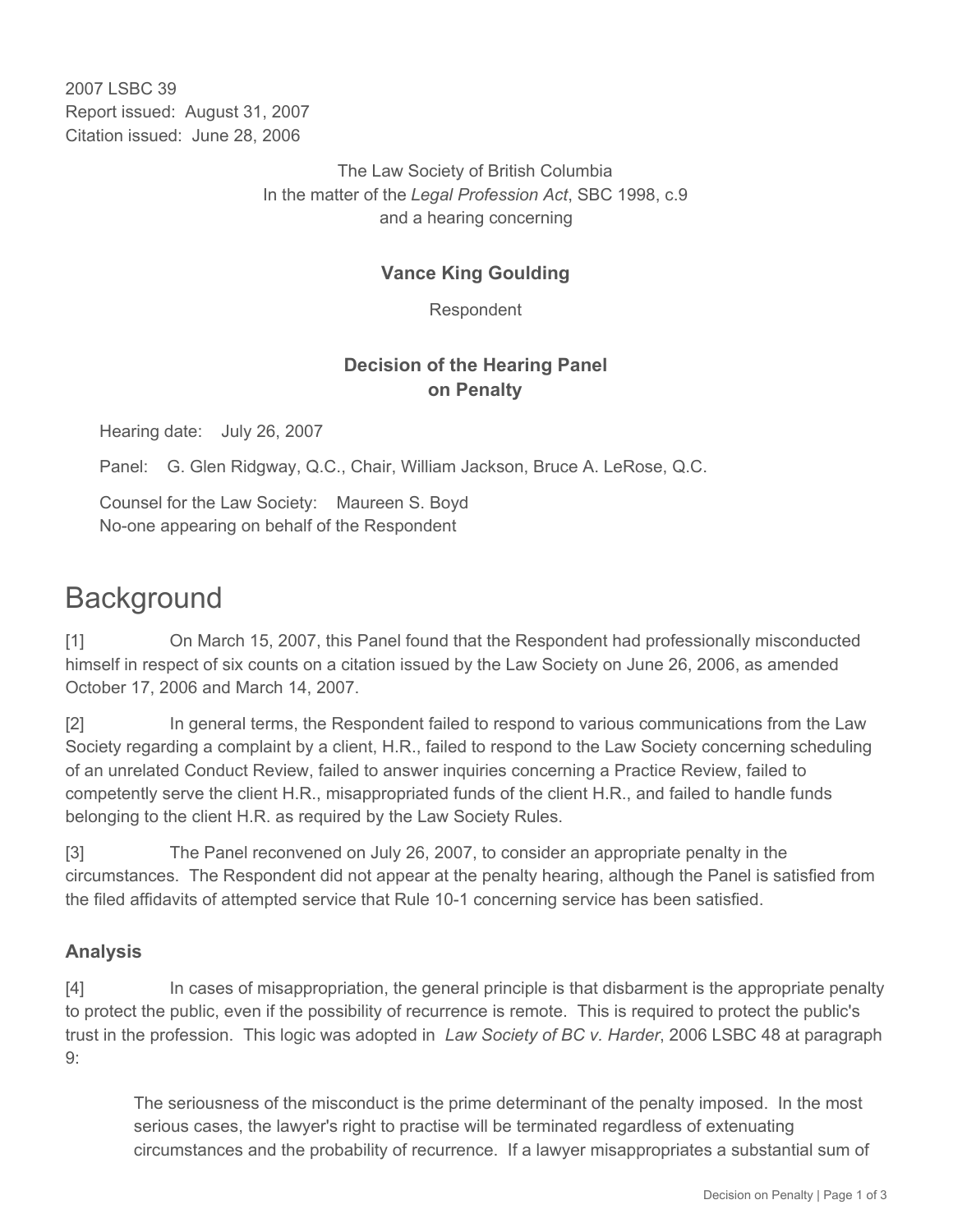clients' money, that lawyer's right to practise will almost certainly be determined, for the profession must protect the public against the possibility of recurrence of the misconduct, even if that possibility is remote. Any other result would undermine public trust in the profession. (McKenzie, Lawyers and Ethics: Professional Responsibility and Discipline, loose-leaf ed. (Toronto: Thomson Canada Ltd., 2005) at p. 26-1)

[5] In an earlier decision of *Law Society of BC v. Ogilvie* [1999] LSBC 17 at paragraph 18, the Panel stated:

The ultimate penalty of disbarment is reserved for those instances of misconduct of which it can be said that prohibition from practice is the only means by which the public can be protected from further acts of misconduct. This is such a case. There is nothing before the panel to suggest that any penalty, other than disbarment, will ensure that the public is protected from future acts of misconduct on the part of Mr. Ogilvie. Nothing divulged about the circumstances of the misconduct, or Mr. Ogilvie's personal circumstances, suggests that disbarment is inappropriate.

[6] A Panel may decline to disbar where there is evidence that suggests that this penalty is not required to protect the public. In *Law Society of BC v. Hammond*, 2004 LSBC 32 at paragraph 25, the Panel concluded that:

A careful review of the authorities with respect to instances of misappropriation which did not lead to disbarment indicates that in each such case there were exceptional circumstances.

[7] Disbarment has been imposed even in cases involving a small amount of money. In *Law Society of BC v. Currie*, [1994] L.S.D.D. No. 123 a lawyer was disbarred for taking \$2,800 from a client from whom he had received it in trust. He had further misled his client on a number of occasions as to the reason for delay and had failed to respond to the Law Society. While this case is similar, there was no misleading conduct by the Respondent.

[8] This Panel must also consider the misconduct found on the other five counts of the citation. The principle to be followed is that of a global disposition as per *Law Society of BC v. Gellert*, 2005 LSBC 15 at paragraph 22.

[9] This Panel was also referred to the factors to consider in determining penalty set out in the *Ogilvie* decision cited above.

[10] Concerning the nature and gravity of the conduct proven, both the misappropriation and the failure to respond are serious as they strike at both the solicitor-client relationship and the ability of the Law Society to regulate.

[11] Concerning the age and experience of the Respondent, he was an experienced member of the Law Society, having been called in May, 1994.

[12] Concerning the impact upon the victim, the client H.R., suffered tension in her marriage caused by the delay in bringing her husband to Canada.

[13] Concerning any advantage gained by the Respondent, he obtained the sum of \$3,050, and neither fulfilled his instructions nor handled the funds according to Law Society Rules.

[14] Concerning the number of times the offending conduct occurred, the misappropriation took place on two occasions, and the failure to respond was in the face of 13 communications over five months. There